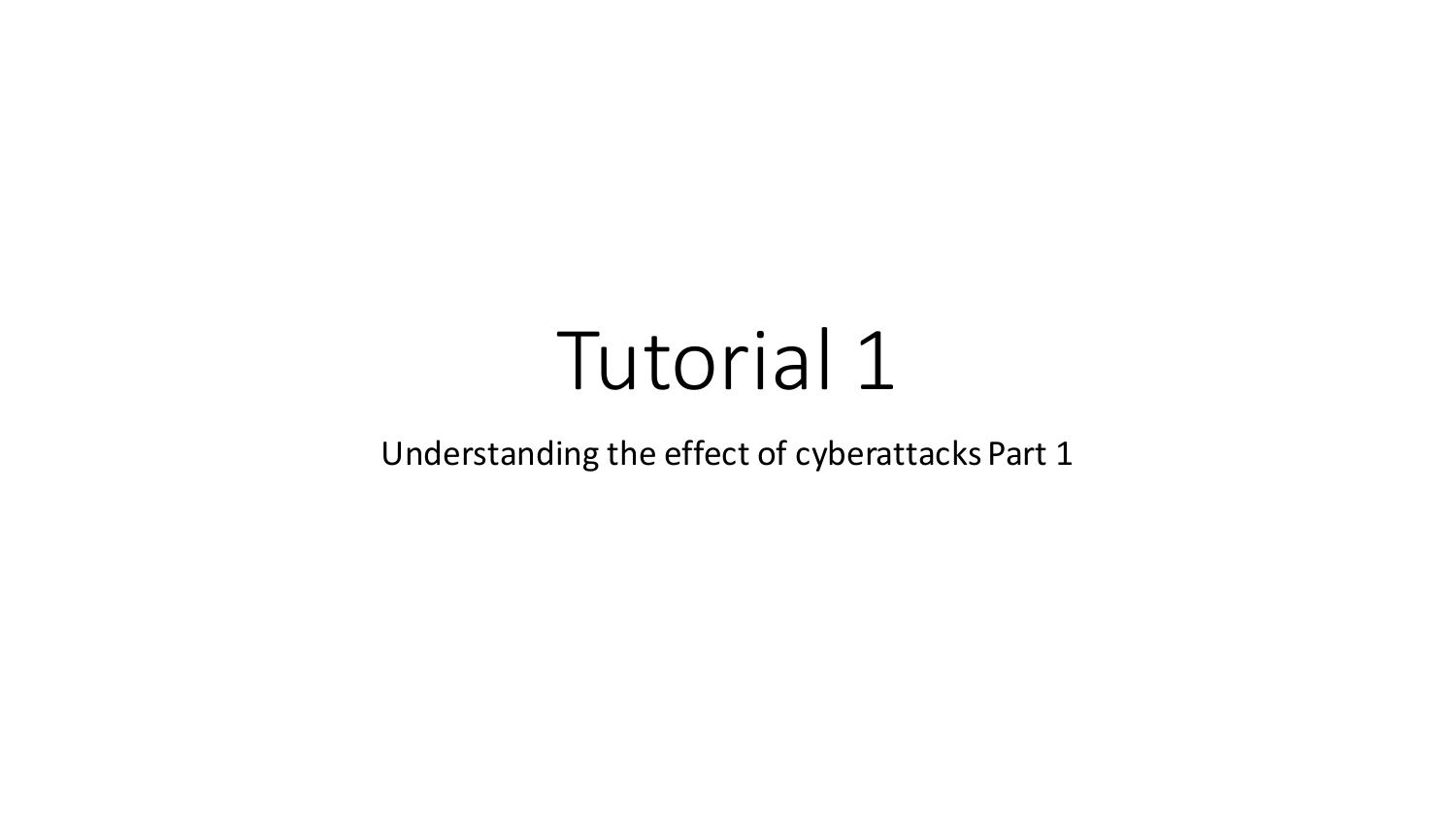#### **Basics**

- Data VS Information (what is the difference between data and information?)
- Information means data that has some meaning (useful data). For example, 111989 is data. If we know that this data is the date of birth of a person, then it is information (1st of January 1989)
- Information security (what is information security?)
- Information security is all about protecting the information, which generally focus on the confidentiality, integrity, availability (CIA) of the information.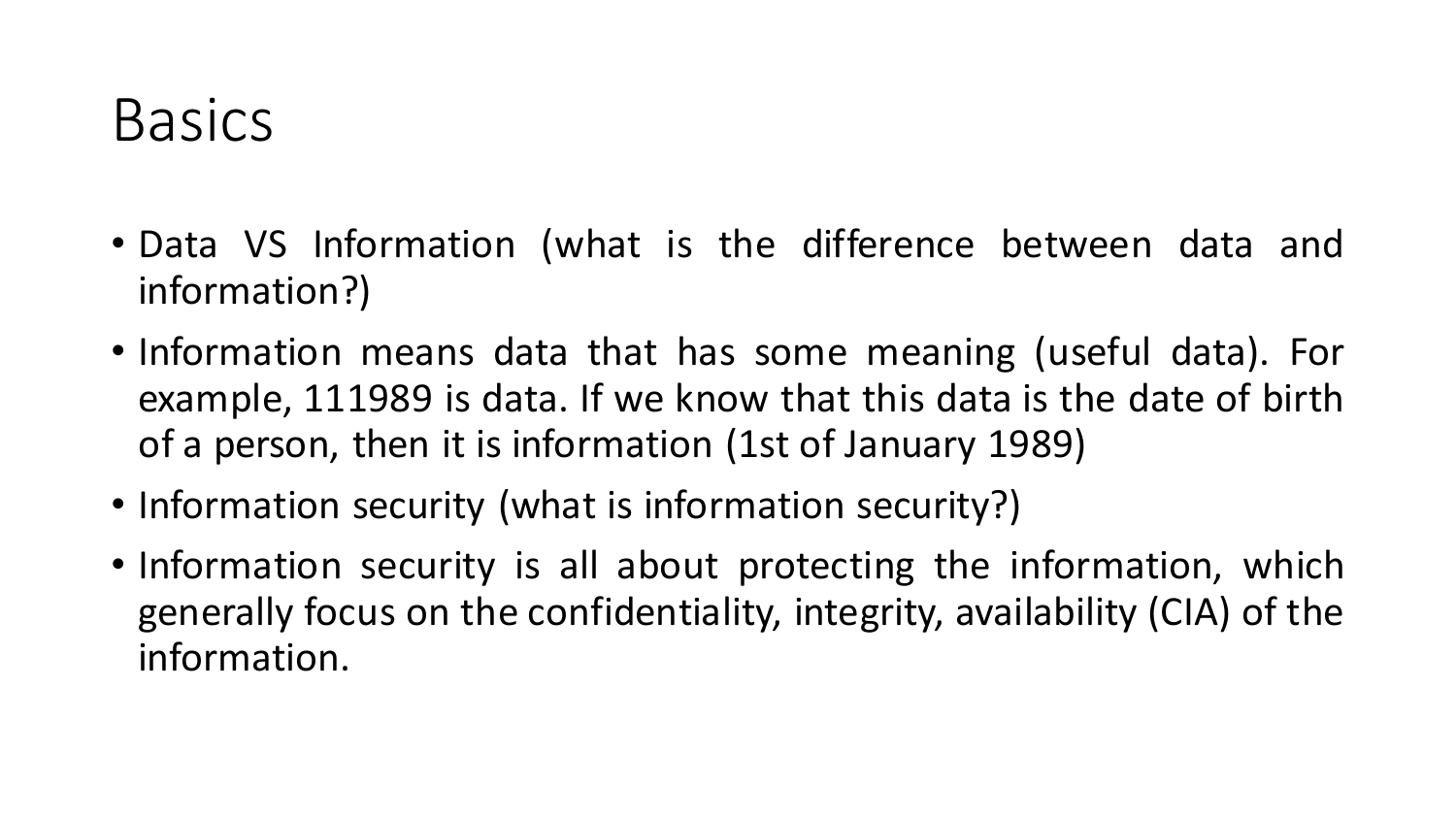- Define confidentiality, integrity, and availability in your own words?
- Confidentiality: ensuring that no one can understand the message except the receiver/receivers.
- Integrity: ensuring that the receiver received the message without any unauthorized changes.
- Availability: ensuring that information is available when it is needed.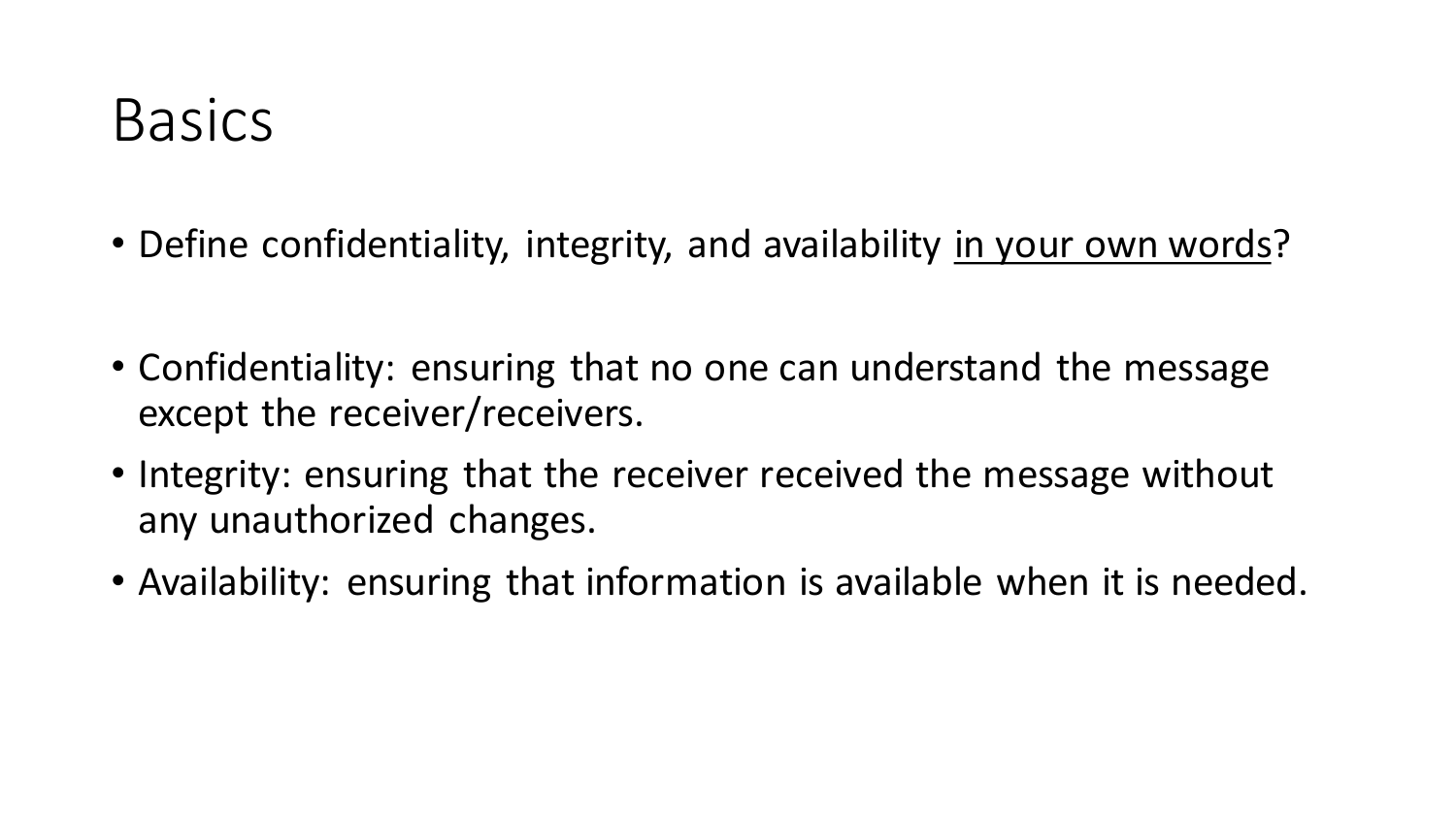### Basics

- Information security VS Cybersecurity
- Information security focuses on CIA
- Cybersecurity focuses on CIA Plus (CIA + Authenticity + Control + Utility)

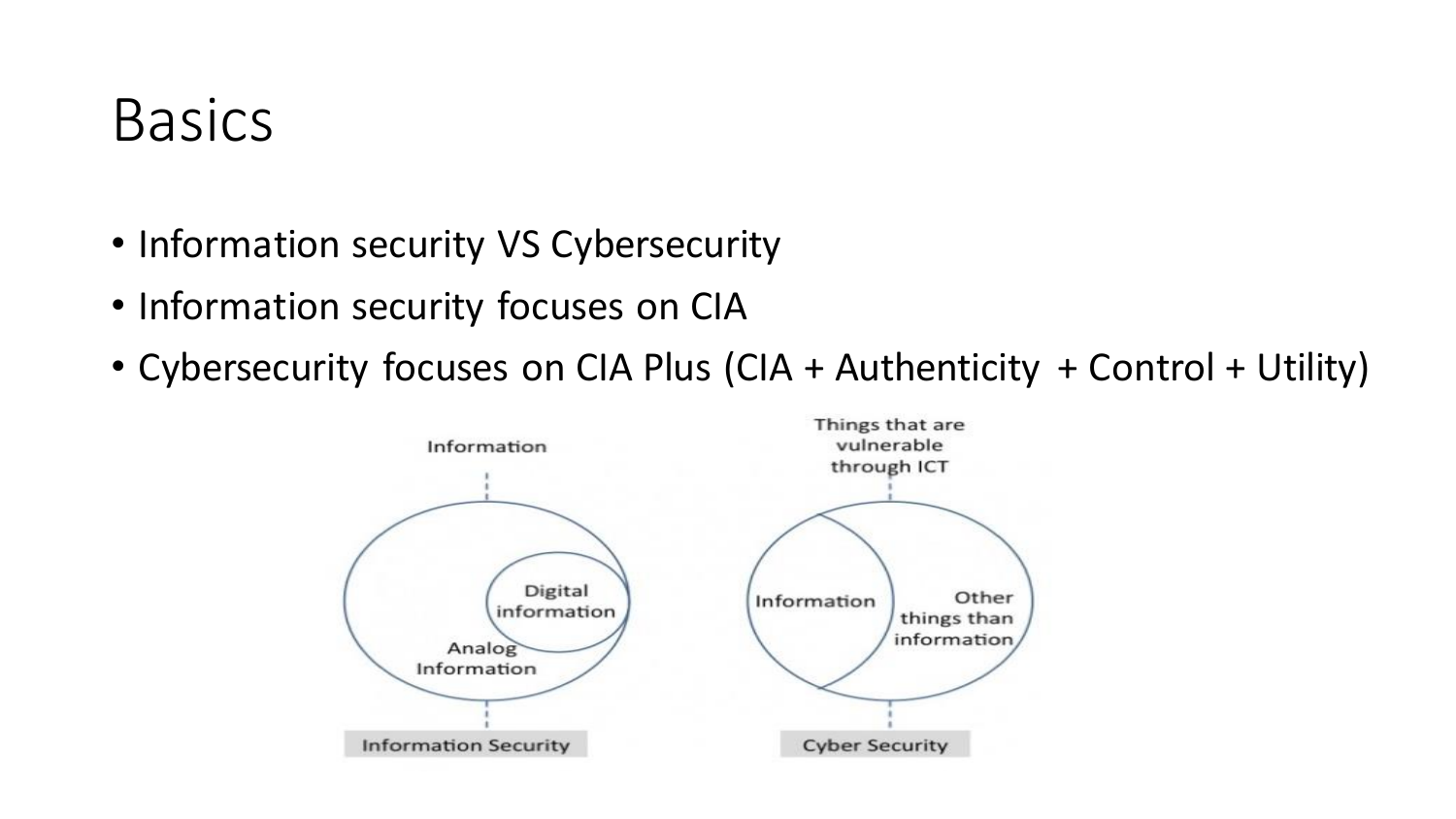### Basics

- **Cybersecurity:** The ability to protect or defend the use of cyberspace from cyberattacks.
- Targeted systems:

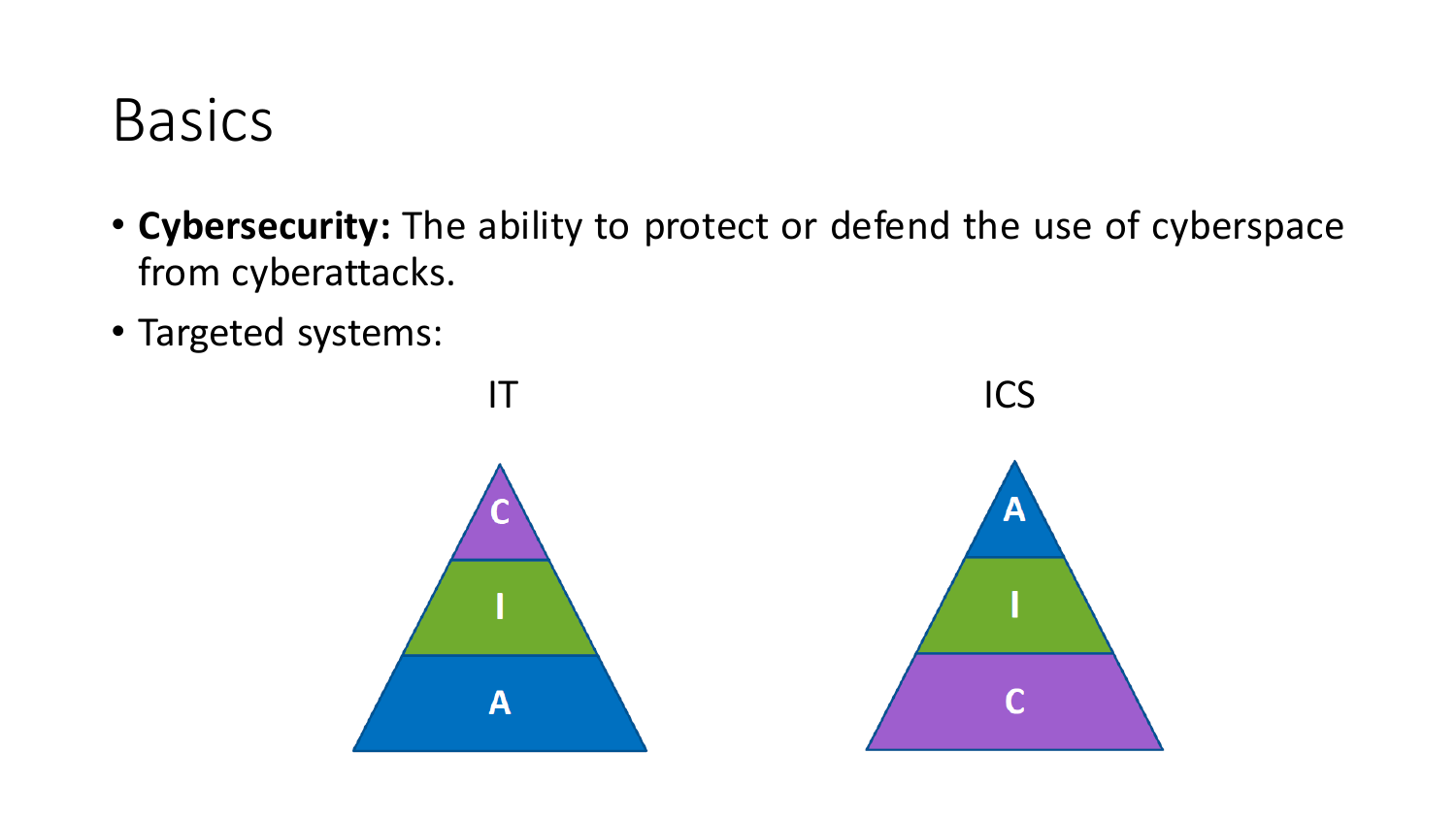### Statistics of Cyberattacks

- Statistics of cyberattacks creates a complete picture of the motivations of attackers, attack techniques, and targeted systems.
- For example, [http://www.hackmageddon.com](http://www.hackmageddon.com )
- This is a website that presents cyberattacks timelines.
- The main fields of reports on this website are as follows: ID, Date, Author, Target, Description, Attack, Target Class, Attack Class, Country, Link, Tags.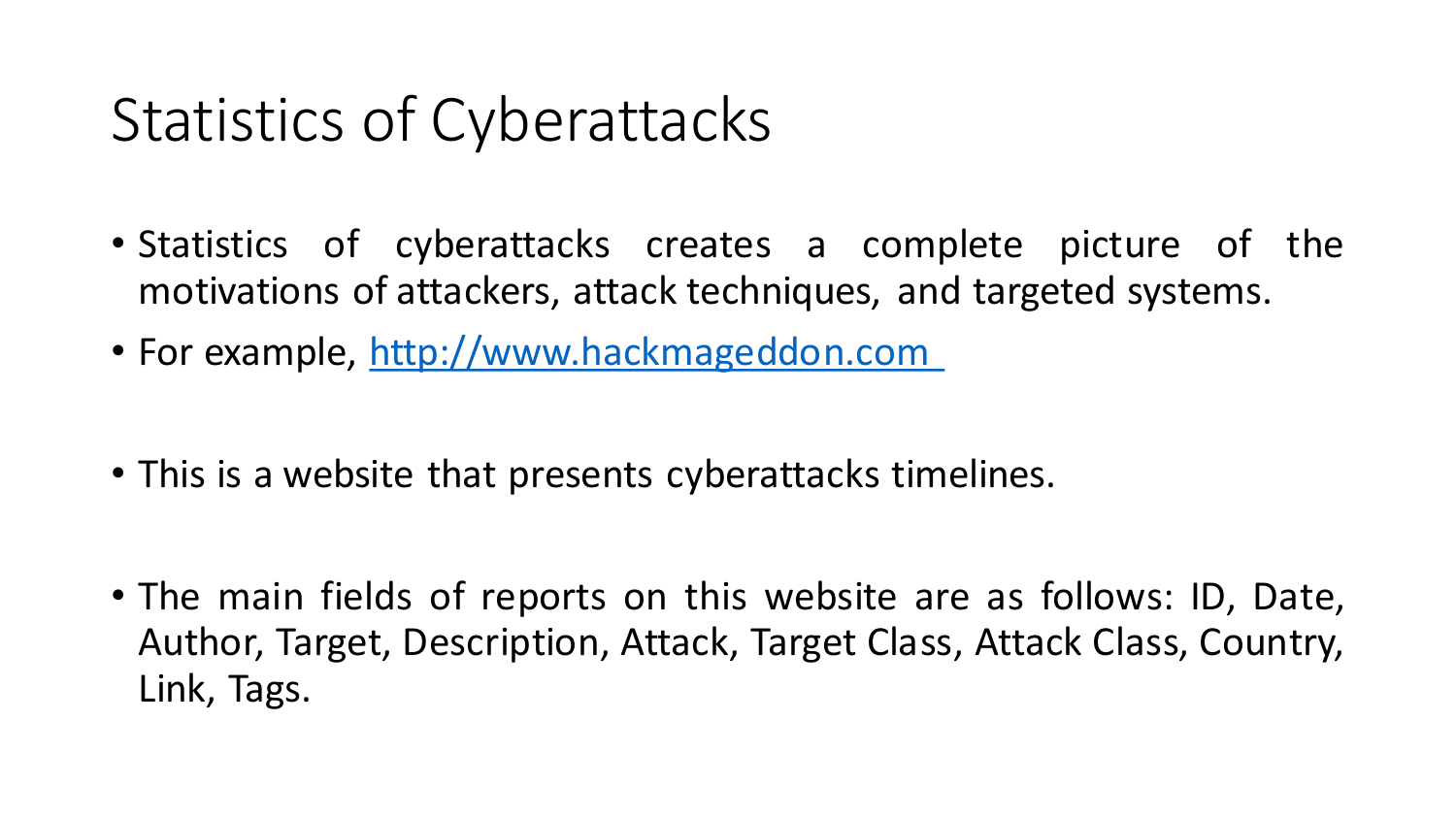#### HACKMAGEDDON

- 1. ID: An integer unique to that half-month le
- 2. Date: The date the attack was reported
- 3. Attack: The type of attack (e.g. DDoS)
- 4. Target Class: The targeted sector.
- 5. Attack Class: Cyber War, Cyber Crime, Cyber Espionage, or Hacktivism
- 6. Country: ISO alpha-2 country code (e.g. US)
- 7. Link: A URL for a new article describing the attack
- 8. Tags: Important keywords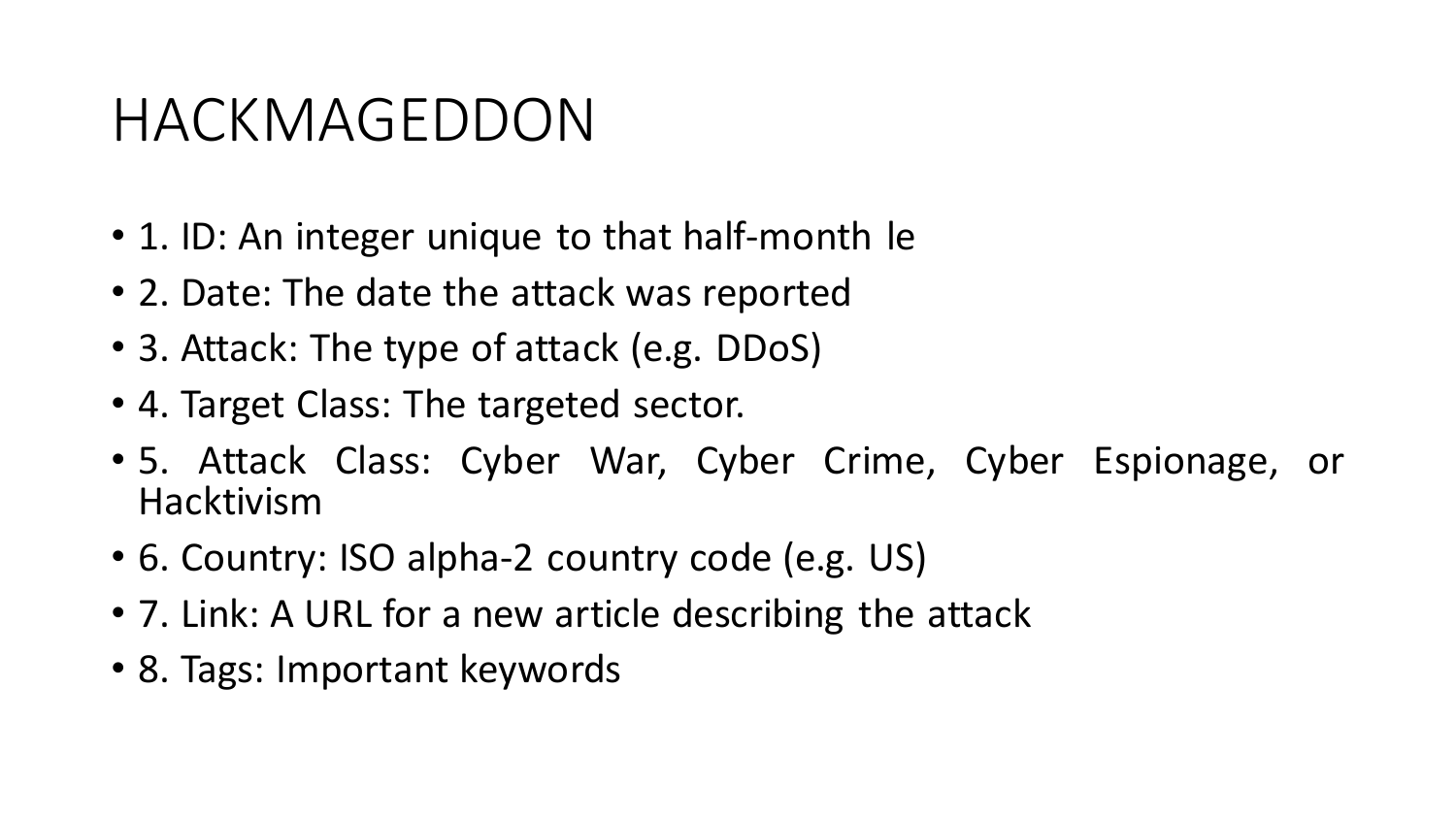#### **HACKMAGEDDON**

 $\n *D*ONATE\n$ ABOUT TIMELINES STATISTICS CLOUD-NATIVE THREATS DATA BREACHES / LEAKY BUCKETS **INFOGRAPHICS SUBMIT** 

| ID | <b>DATE</b><br><b>REPORTE</b><br>A<br>D | <b>DATE</b><br><b>OCCURRE</b><br>▲<br>D | <b>DATE</b><br><b>DISCOVERE</b><br>$D^4$ | <b>AUTHOR</b><br>▲         | <b>TARGET</b><br>́                   | <b>DESCRIPTION</b><br>▲                                                                                                                                                                                                                                                        | <b>ATTACK</b><br>▲ | <b>TARGET</b><br>CLASS <sup>A</sup>                                         | <b>CLASS</b><br>▲ | <b>ATTACK COUNTR</b><br>Y<br>▲ | <b>LINK</b><br>▲ |
|----|-----------------------------------------|-----------------------------------------|------------------------------------------|----------------------------|--------------------------------------|--------------------------------------------------------------------------------------------------------------------------------------------------------------------------------------------------------------------------------------------------------------------------------|--------------------|-----------------------------------------------------------------------------|-------------------|--------------------------------|------------------|
|    | 16/09/2021                              | 16/9/2021                               | 16/9/2021                                | $\boldsymbol{\gamma}$      | VolP.ms                              | Threat actors target voice-<br>over-Internet provider<br>VolP.ms with a DDoS<br>attack and extorting the<br>company to stop the<br>assault that's severely<br>disrupting the company's<br>operation.                                                                           | <b>DDoS</b>        | J Information<br>and<br>communicatio<br>$\eta$                              | CC                | CA                             | Link             |
|    |                                         | 2 16/09/2021 During 2020 During         | September<br>2021                        | ?                          | Multiple U.S.<br>government<br>sites | Multiple U.S. government<br>sites using .gov and .mil<br>domains have been seen<br>hosting porn and spam<br>content, such as Viagra<br>ads, in the last year, due to<br>a vulnerability in a<br>common software product<br>provided by Laserfiche, a<br>government contractor. | Vulnerability      | O Public<br>administration<br>and defence,<br>compulsory<br>social security | CC                | US                             | Link             |
|    | 3 16/09/2021 -                          |                                         | "Recently"                               | $\boldsymbol{\mathcal{P}}$ | Multiple                             | Security researchers from                                                                                                                                                                                                                                                      | Malware            | Y Multiple                                                                  | CC                | >1                             | <b>Link</b>      |

campaigns fuelled by the massive exploitation of #vulnerabilities... hackmageddon.com/2021/10/28/sep...

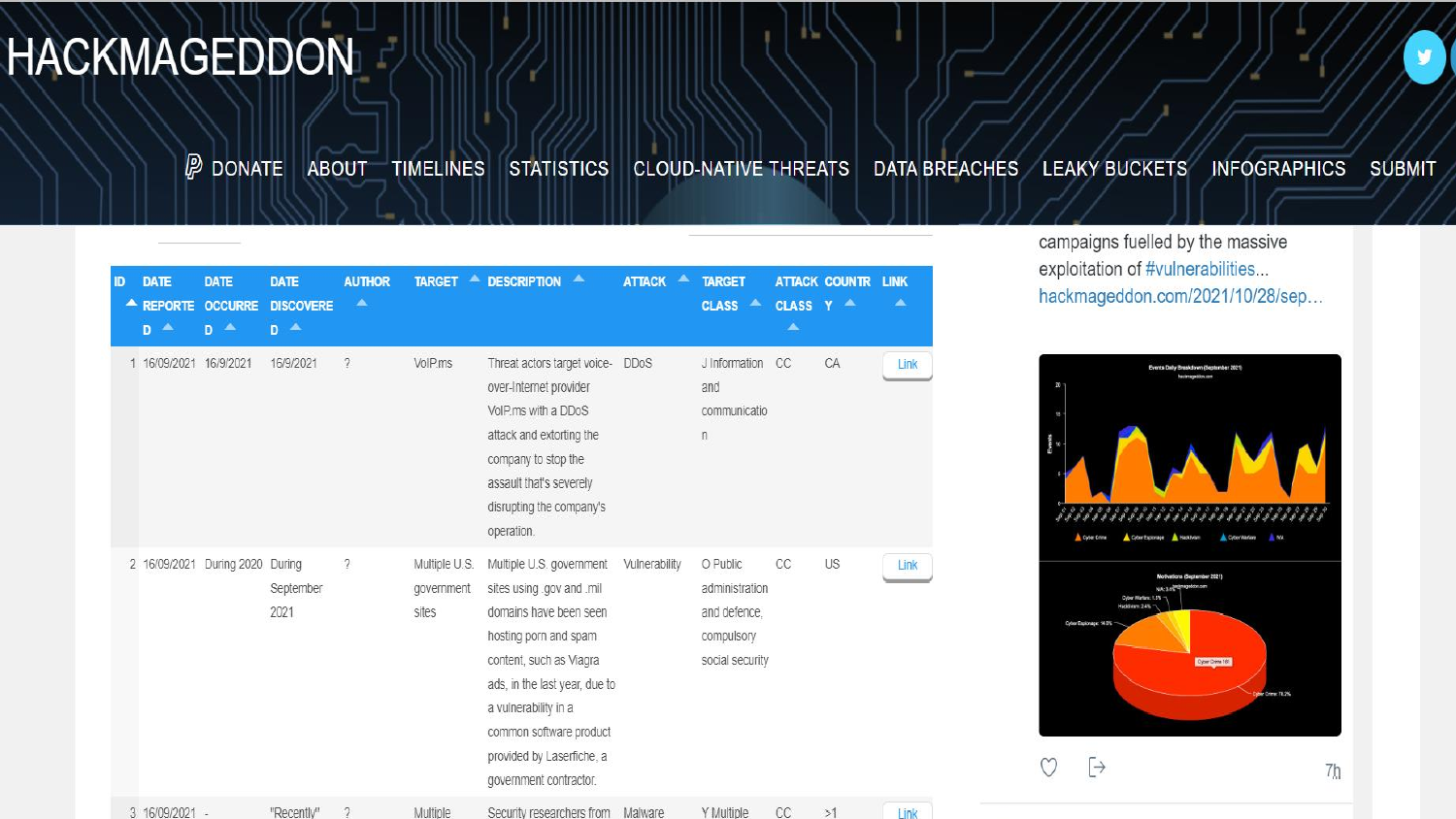## Real-life example: Solarwinds cybersecurity event (2020-2021)

1- Targeted system: Solarwinds is an American company that develops software for businesses to help manage their networks, systems, and information technology infrastructure.

2- Summary of cybersecurity event:

A- In early 2020, hackers secretly broke into Texas-based SolarWind's systems and added malicious code into the company's software system.

B- In March of 2020, SolarWinds sent out software updates to its customers that included the hacked code.

C- The code created a backdoor to customers' information technology systems, which hackers then used to install even more malware that helped them spy on companies and organizations (up to 18,000 customers)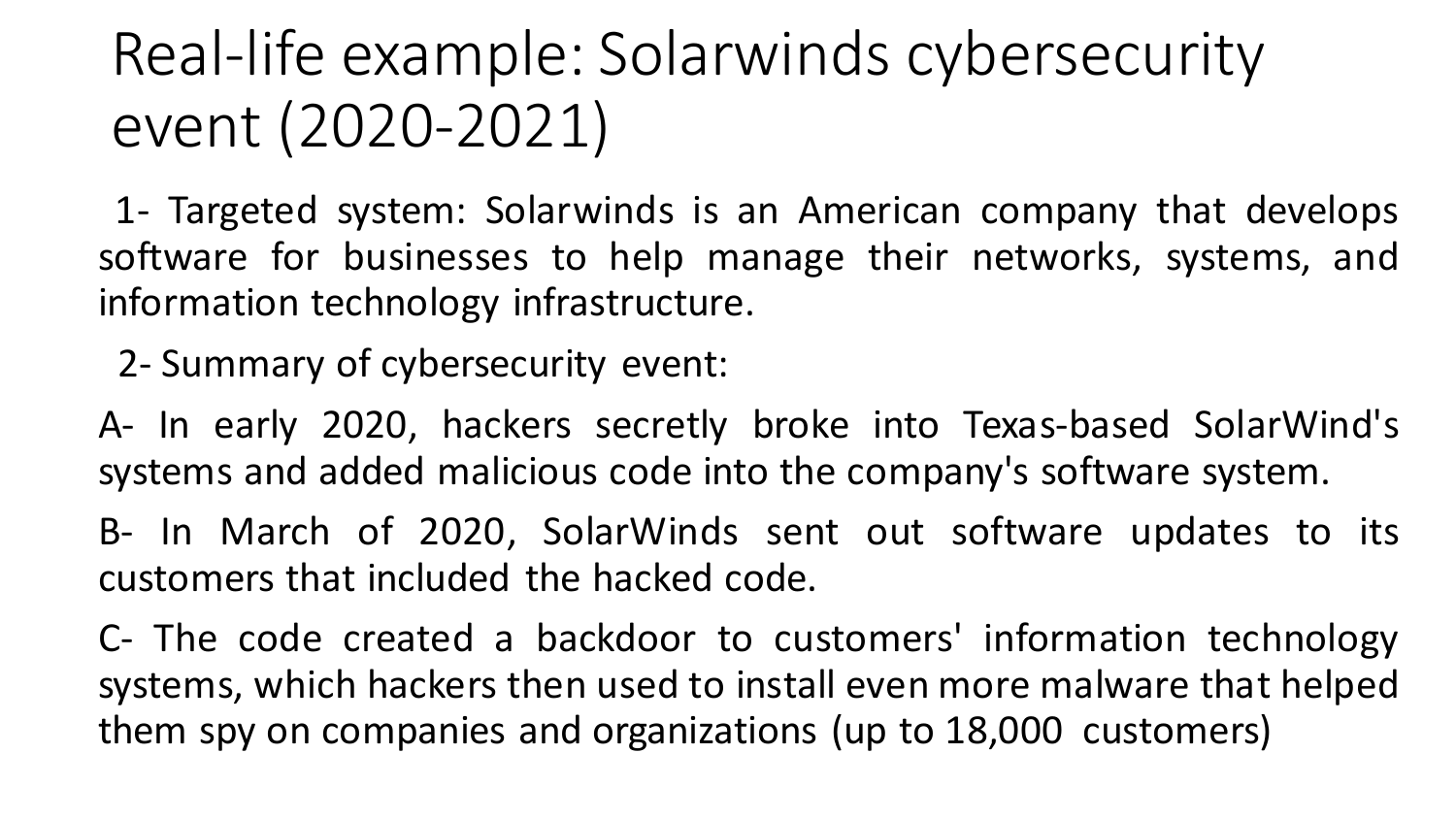## Solarwinds cybersecurity event (2020-2021)

3- Cyber mitigation:

A- "Only install signed versions" doesn't help because this software was signed.

B- "Update your software to the latest version" doesn't help because the updated software was the infected one.

- C- "Monitor software behavior" detect anomaly behaviour
- D- "Data backup" use data backup when original data is lost.
- C- "Monitoring network traffic by using IDS and IPS" detect anomaly behaviour and prevent attacks.